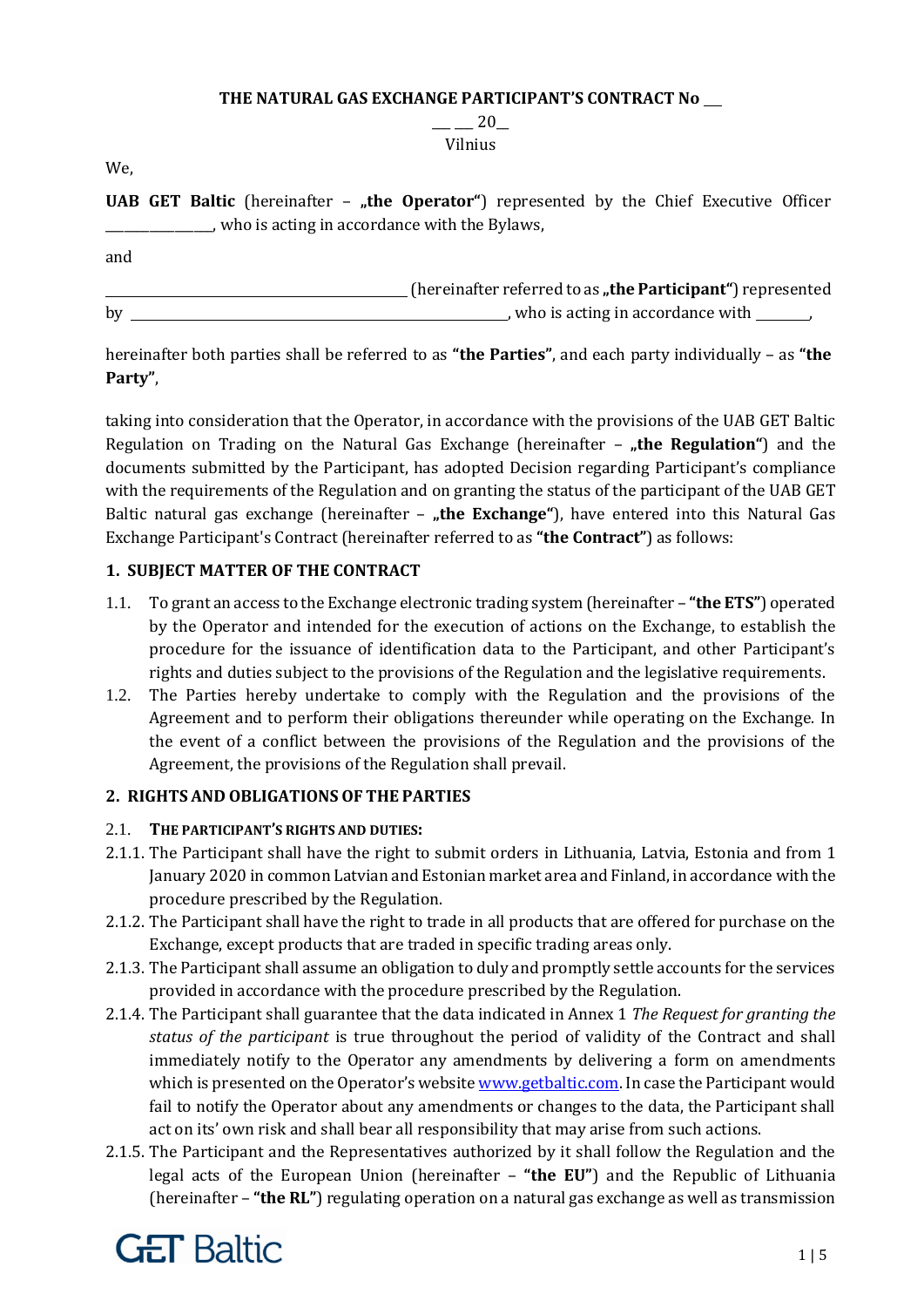system operators rules published for trading platform's specific market areas and, during operation on the Exchange, shall not abuse the rights granted and shall immediately notify to the Operator if it finds that other Participant commits illegal actions;

- 2.1.6. The Participant shall keep identification data secret and shall not disclose it to third parties. If identification data is lost, the Participant shall immediately notify this to the Operator.
- 2.1.7. While using the ETS, the Participant shall not execute any actions that may disturb the proper operation of the ETS and (or) infringe the rights of other participants.
- 2.1.8. Upon receiving identification data, the Participant shall replace the password assigned to it by a password that is in the possession of the Participant only;
- 2.1.9. While entering into this Contract, the Participant shall declare that it has read the Regulation and clearly understood the provisions thereof and shall assume the obligation to follow the aforementioned provisions.
- 2.1.10. The Participant shall provide itself with hardware, software, and an access to the internet required to be connected to the ETS.

## 2.2. **THE OPERATOR'S RIGHTS AND DUTIES:**

- 2.2.1. The Operator shall arrange for trading on the Exchange so that safe trading on the Exchange and the anonymity and data confidentiality of the Participant would be secured. On the date of granting of the status of the Participant, which means not later than within 3 (three) working days after the date when the Contract is signed, the Operator shall send to the e-mail of the authorized persons indicated by the Participant the following identification data on the basis of which the Participant is granted the right to operate on the Exchange and to execute actions via the ETS:
- 2.2.1.1. Participant's name: a unique code identifying the Participant;
- 2.2.1.2. username: a unique name used for the identification of the persons authorized by the Participant;
- 2.2.1.3. password: a unique code for the confirmation of identification.
- 2.2.2. The Operator shall assign different usernames and passwords to individual authorized persons representing the Participant on the Exchange.
- 2.2.3. The Operator shall have the right to amend and supplement the content, structure, and (or) functionality of the ETS in accordance with the provisions of the Regulation.
- 2.2.4. At any time of the period of validity of the Contract, the Operator shall assess the information delivered by the Participant (Annex 1. *The Request for granting the status of the participant*) and documentation proving this information. If the Operator finds that information is wrong or misleading, it shall have the right to impose the sanctions established by the Regulation.

# **3. TERMS OF OPERATION ON THE EXCHANGE**

- 3.1. The Participant shall acquire the right to operate on the Exchange from the moment of receiving its identification data.
- 3.2. The Participant shall log in the ETS throug[h www.getbaltic.com](http://www.getbaltic.com/) or through gastradeonline.com, by means of the identification data issued by the Operator.
- 3.3. The Participant shall be granted an access to the ETS 24 hours a day, except the non-trading hours indicated in Trading Schedule and during unscheduled ETS updates, which are announced as soon as possible via email and by posting information on the Operators website.
- 3.4. When logging in the ETS, the Participant shall have the right to use all the functions provided for the Participant and enabling the Participant to:
- 3.4.1. view the orders submitted to the Exchange;
- 3.4.2. submit orders to buy and (or) to sell in accordance with the rights granted, during the trading session;

# **GET Baltic**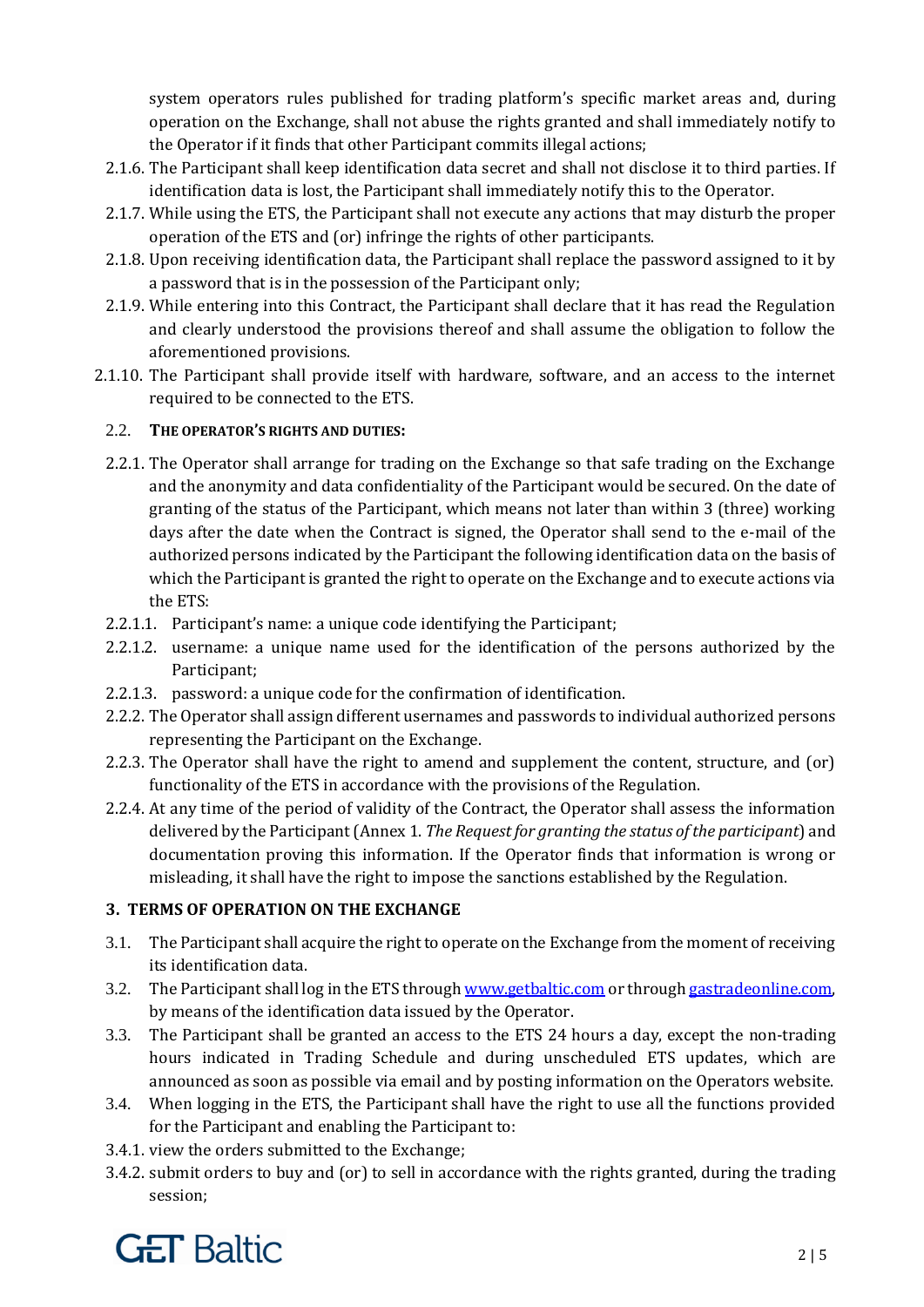- 3.4.3. view, revise, and (or) amend the status and parameters of the orders submitted by the Participant;
- 3.4.4. view information of the own transactions;
- 3.4.5. review the results of statistics of trading on the Exchange;
- 3.4.6. execute other authorized actions.
- 3.5. The Participant is aware that the ETS user manual is available in the ETS. The Operator shall preserve the right to supplement and amend the ETS user manual.

#### **4. RESPONSIBILITY OF THE PARTIES**

- 4.1. The parties shall be liable for timely fulfilment of obligations under the agreement. The losses of the parties shall be limited to direct losses, unless the losses cause from the unlawful actions and (or) gross negligence and (or) intent of the other party.
- 4.2. By signing the agreement, the participant confirms that the statements, representations and guarantees contained in the request to grant the status of the Participant and the information therein are unchanged, If it would be revealed that the Participant's statements, representations and guarantees on the actual date of the Contract were not true, it shall be considered as a material breach of the Contract and the Operator shall have the right to terminate the Contract without prior notice and to claim all losses arising therefrom without the limitation set forth in Clause 4.1. of the Contract.
- 4.3. The Participant shall assume the full risk and responsibility for the actions of third parties who would make use of the Participant's identification data and shall fulfil all the obligations resulting from the misuse of the Participant's identification data.
- 4.4. The grounds of origin and application of responsibility of the Parties resulting from the fulfilment of the Contract and provisions of the Regulation shall be regulated by the Civil Code of the RL, the EU legal acts, and the Regulation.
- 4.5. The party to the Contract shall be released from responsibility for the non-fulfilment or undue fulfilment of its obligations if it proves that these obligations could not be fulfilled due to the *force majeure* circumstances, subject to the terms and conditions laid down in the Regulation.

### **5. VALIDITY AND CANCELLATION OF THE CONTRACT**

- 5.1. The Contract shall come into effect from the date when it is signed and shall be valid indefinitely unless any Party or both Parties cancel it amicably in accordance with the procedure prescribed by the Regulation.
- 5.2. The Contract may be cancelled on request of any Party by a written notice to the other Party not later than 30 (thirty) calendar days before cancellation.
- 5.3. Upon termination of the status of the Participant in the accordance with the Regulation, the Operator shall terminate the Contract without prior notice. The date of termination shall be deemed to be the next business day following the decision to withdraw the status of the Participant.
- 5.4. If the Participant does not agree with the amendments to the Regulation, it shall have the right to terminate the Participant's Contract by notifying the Operator 5 (five) business days prior the amendments to the Regulation coming into effect.
- 5.5. Amendments and supplements (except for the Regulation) to this Contract shall be effective if they are executed in writing and certified by the signatures of both Parties.
- 5.6. If the Contract is cancelled, the Parties shall indemnify to each other for the liabilities arisen before the cancellation of the Contract. Payment of any forfeiture or loss shall not relieve the Party of its obligations under the Contract.

### **6. MISCELLANEOUS**

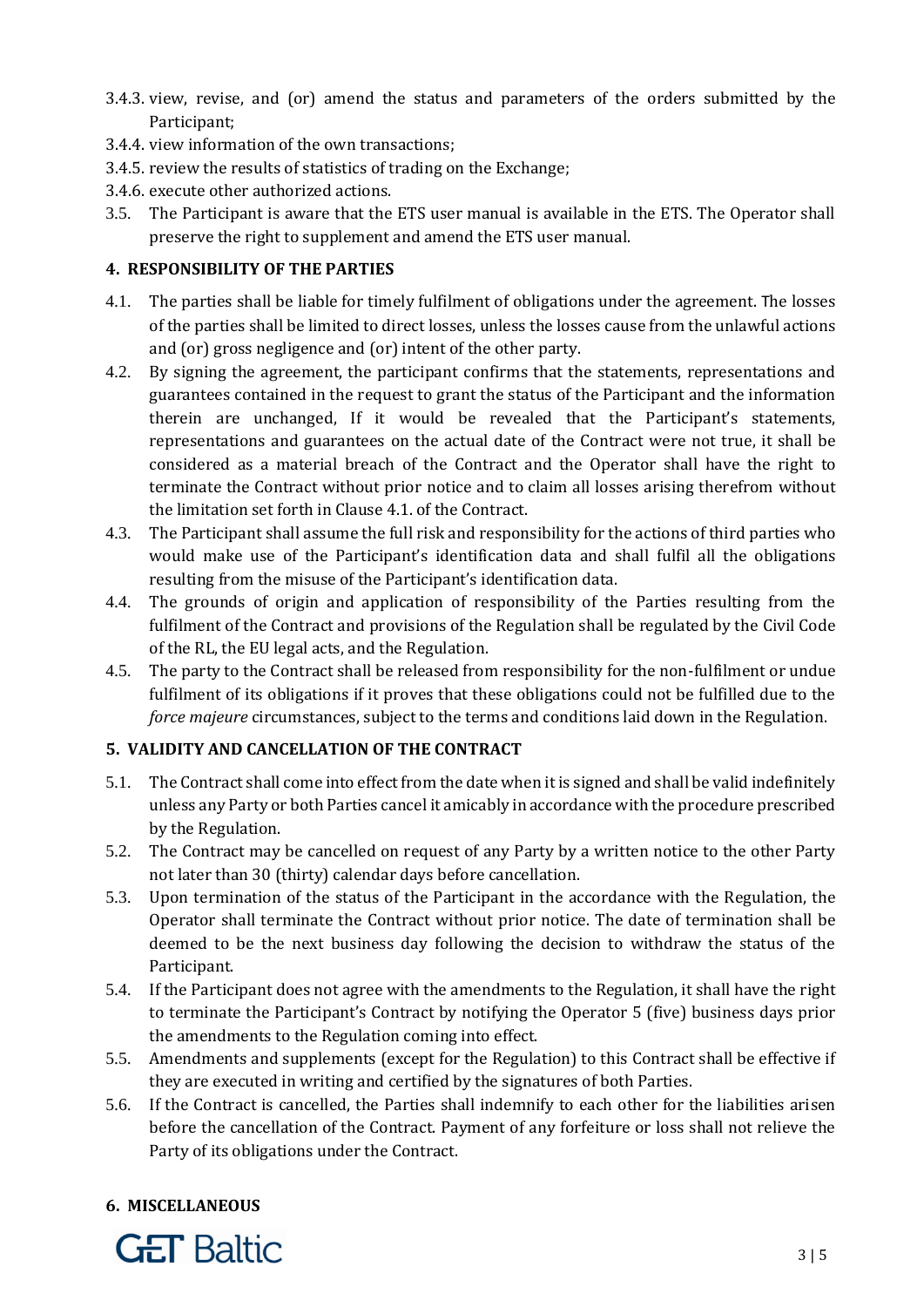- 6.1. The "Regulation" definition used in the Contract shall mean this Regulation as amended from time to time unless it is expressly indicated that the previous wording of the Regulation should be applied.
- 6.2. The Participant confirms its consent to the processing of personal data for the execution of the Contract, as well as to receive information provided by the Operator in relation with the services provided by the Operator. The Participant confirms that signing of this Contract is sufficient to confirm its consent and that no separate consent shall be given. The Participant understands that, at any time, consent may be withdrawn by notifying the Operator, however, the Operator reserves the right to decide whether without the Participant's personal data he will be able to provide the Exchange's services in full.
- 6.3. The Parties confirm that all the necessary authorizations for the implementation of the Contract by the authorized representatives regarding the processing of personal data for the purposes of the Contract are obtainable and the Parties will be able to prove it if necessary. The Parties confirm that the authorized representatives, which are involved in the implementation of the Contract, are agreed that their personal data will be processed in accordance with this Contract and will receive other information related to the services provided by the Parties. The Parties shall ensure that, without the individual written consent of the data subject, the personal data of the authorized representatives is used only for the execution of the Contract and will not be transferred to third parties or third parties as defined by the General Data Protection Regulation.
- 6.4. The Parties shall settle disputes resulting from the fulfilment of the Contract in a way of negotiations. If the Parties fail to settle a dispute in a way of negotiations within 30 (thirty) days from the date of claim, it shall be settled in accordance with the procedure prescribed by the Regulation.
- 6.5. The Regulation is an integral part of the Contract. The definitions used in the Contract are the same as indicated in the Regulation unless it is expressly indicated otherwise.
- 6.6. The Parties shall notify to each other any amendments to their legal status, name, address, or any other requisites as well as any circumstances preventing from the due fulfilment of obligations of the Parties under this Contract, not later than within 3 (three) working days.
- 6.7. The Contract has been executed in English and signed by the Parties in 2 (two) copies having the same legal effect, 1 (one) copy to each Party.